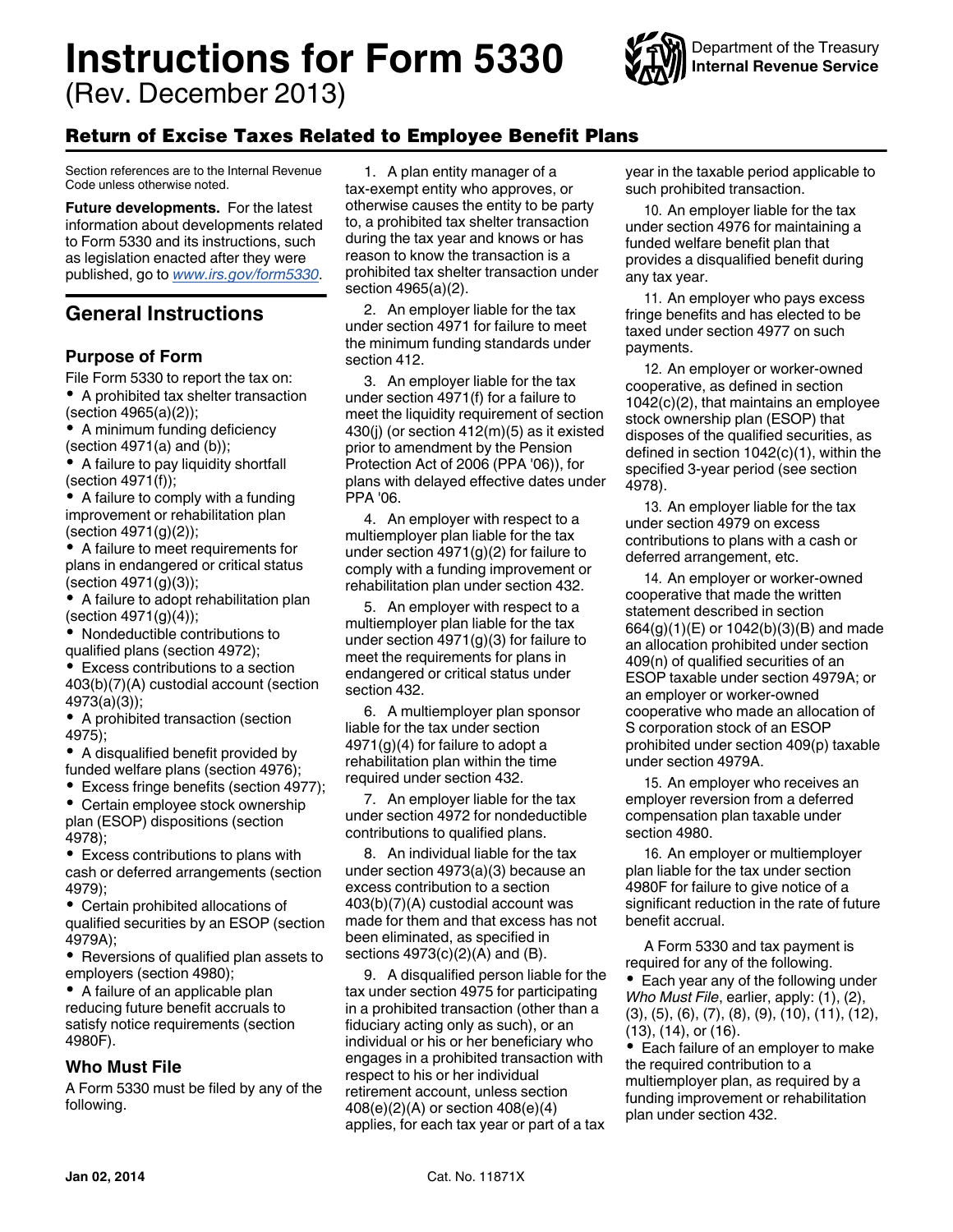<span id="page-1-0"></span>A reversion of plan assets from a qualified plan taxable under section 4980.

• Each year or part of a year in the taxable period in which a prohibited transaction occurs under section 4975. See the instructions for Schedule C, line 2, columns (d) and (e), for a definition of "taxable period."

# **When To File**

File one Form 5330 to report all excise taxes with the same filing due date. However, if the taxes are from separate plans, file separate forms for each plan.

Generally, filing Form 5330 starts the statute of limitations running only with respect to the particular excise tax(es) reported on that Form 5330. However, statutes of limitations with respect to the prohibited transaction excise tax(es) are based on the filing of the applicable Form 5500, Annual Return/Report of Employee Benefit Plan.

Use Table 1 to determine the due date of Form 5330.

**Extension.** File Form 5558, Application for Extension of Time to File Certain Employee Plan Returns, to request an extension of time to file. If approved, you may be granted an extension of up to 6 months after the normal due date of Form 5330.



*Form 5558 does not extend the time to pay your taxes. See the instructions for Form 5558.*

# **Where To File**



File Form 5330 at the following address:

Department of the Treasury Internal Revenue Service Center Ogden, UT 84201

**Private delivery services.** You can use certain private delivery services designated by the IRS to meet the "timely mailing as timely filing/paying" rule for tax returns and payments. These private delivery services include only the following:

DHL Express (DHL): DHL Same Day Service.

Federal Express (FedEx): FedEx Priority Overnight, FedEx Standard Overnight, FedEx 2Day, FedEx International Priority, and FedEx International First.

United Parcel Service (UPS): UPS Next Day Air, UPS Next Day Air Saver, UPS 2nd Day Air, UPS 2nd Day Air

|  |  | <b>Table 1. Excise Tax Due Dates</b> |  |  |  |
|--|--|--------------------------------------|--|--|--|
|--|--|--------------------------------------|--|--|--|

| IF the taxes are due<br>under section | THEN file Form 5330 by the $\dots$                                                                                                                                                              |
|---------------------------------------|-------------------------------------------------------------------------------------------------------------------------------------------------------------------------------------------------|
| 4965                                  | 15th day of the 5th month following the close of the entity<br>manager's tax year during which the tax-exempt entity becomes a $\vert$<br>party to the transaction.                             |
| 4971                                  | last day of the 7th month after the end of the employer's tax year<br>or $8^{1/2}$ months after the last day of the plan year that ends with or<br>within the filer's tax year.                 |
| 4971(f)                               | last day of the 7th month after the end of the employer's tax year<br>$\vert$ or 8 <sup>1</sup> /2 months after the last day of the plan year that ends with or<br>within the filer's tax year. |
| 4971(g)(2)                            | last day of the 7th month after the end of the employer's tax year<br>$\vert$ or 8 <sup>1</sup> /2 months after the last day of the plan year that ends with or<br>within the filer's tax year. |
| 4971(g)(3)                            | last day of the 7th month after the end of the employer's tax year<br>$\mid$ or 8 $^{1}\!$ months after the last day of the plan year that ends with or<br>within the filer's tax year.         |
| 4971(g)(4)                            | last day of the 7th month after the end of the employer's tax year<br>$\mid$ or 8 <sup>1</sup> /2 months after the last day of the plan year that ends with or<br>within the filer's tax year.  |
| 4972                                  | last day of the 7th month after the end of the tax year of the<br>employer or other person who must file this return.                                                                           |
| 4973(a)(3)                            | last day of the 7th month after the end of the tax year of the<br>individual who must file this return.                                                                                         |
| 4975                                  | last day of the 7th month after the end of the tax year of the<br>employer or other person who must file this return.                                                                           |
| 4976                                  | last day of the 7th month after the end of the tax year of the<br>employer or other person who must file this return.                                                                           |
| 4977                                  | last day of the 7th month after the end of the calendar year in<br>which the excess fringe benefits were paid to your employees.                                                                |
| 4978                                  | last day of the 7th month after the end of the tax year of the<br>employer or other person who must file this return.                                                                           |
| 4979                                  | Iast day of the 15th month after the close of the plan year to which<br>the excess contributions or excess aggregate contributions relate.                                                      |
| 4979A                                 | last day of the 7th month after the end of the tax year of the<br>employer or other person who must file this return.                                                                           |
| 4980                                  | last day of the month following the month in which the reversion<br>occurred.                                                                                                                   |
| 4980F                                 | last day of the month following the month in which the failure<br>occurred.                                                                                                                     |

If the filing due date falls on a Saturday, Sunday, or legal holiday, the return may be filed on the next business day.

A.M., UPS Worldwide Express Plus, and UPS Worldwide Express.

The private delivery service can tell you how to get written proof of the mailing date.

*Private delivery services cannot deliver items to P.O. boxes. You must use the U.S. Postal Service to mail any item to an IRS P.O. box address.* **CAUTION !**

#### **Interest and Penalties**

**Interest.** Interest is charged on taxes not paid by the due date even if an extension of time to file is granted. Interest is also charged on penalties imposed from the due date, including extensions, to the date of payment for failure to file, negligence, fraud, gross valuation overstatements, and substantial understatements of tax. The interest rate is determined under section 6621.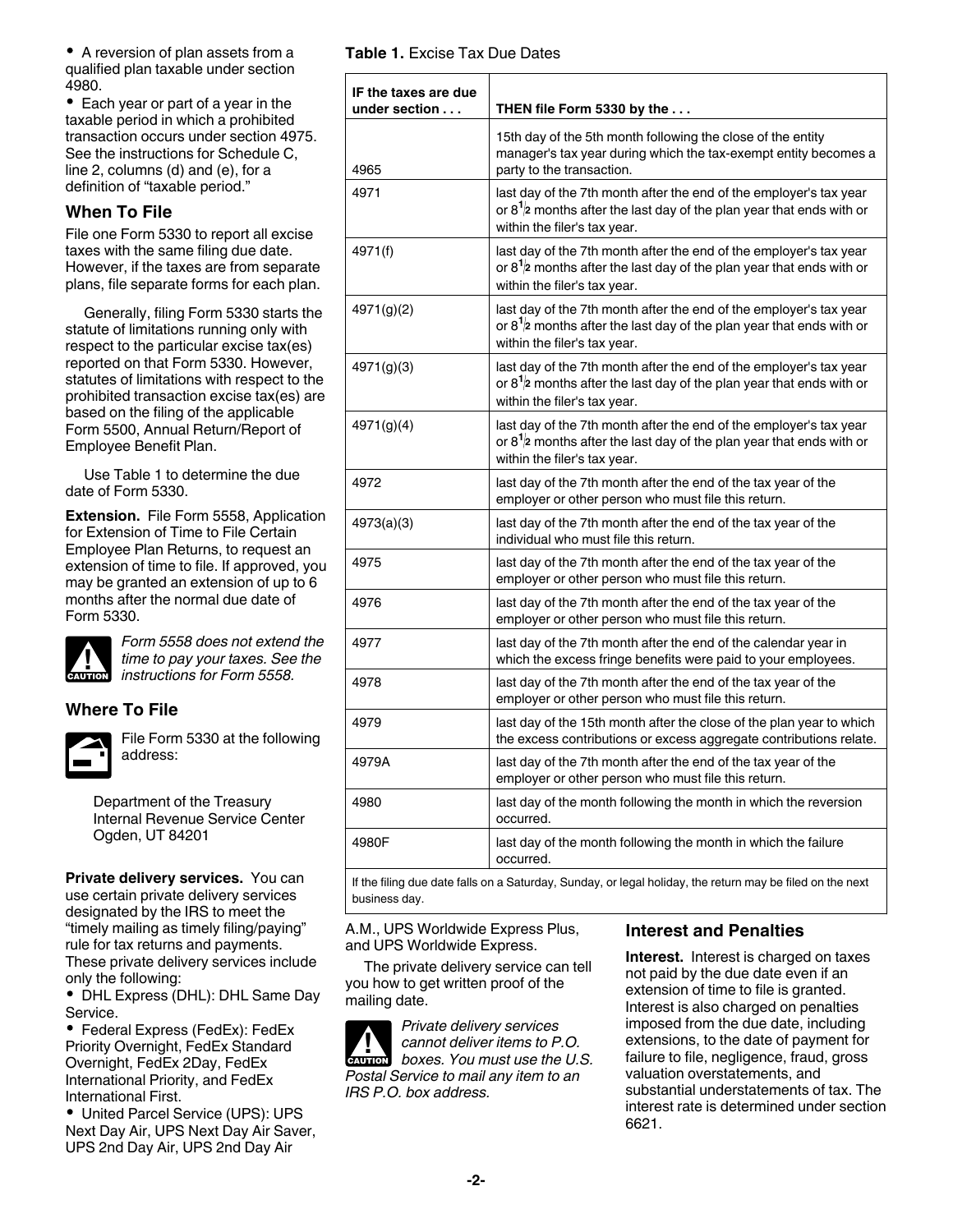<span id="page-2-0"></span>**Penalty for late filing of return.** If you do not file a return by the due date, including extensions, you may have to pay a penalty of 5% of the unpaid tax for each month or part of a month the return is late, up to a maximum of 25% of the unpaid tax. The minimum penalty for a return that is more than 60 days late is the smaller of the tax due or \$100. The penalty will not be imposed if you can show that the failure to file on time was due to reasonable cause. If you file late, you must attach a statement to Form 5330 explaining the reasonable cause.

**Penalty for late payment of tax.** If you do not pay the tax when due, you the unpaid tax for each month or part of a month the tax is not paid, up to a maximum of 25% of the unpaid tax. The penalty will not be imposed if you can show that the failure to pay on time was due to reasonable cause.

Interest and penalties for late filing and late payment will be billed separately after the return is filed.

# **Claim for Refund or Credit/ Amended Return**

File an amended Form 5330 for any of the following.

To claim a refund of overpaid taxes reportable on Form 5330.

To receive a credit for overpaid taxes.

To report additional taxes due within the same tax year of the filer if those taxes have the same due date as those previously reported. Check the box in item H of the Entity Section and report the correct amount of taxes on Schedule A through K, as appropriate, and on Part I, lines 1 through 16. See the instructions for Part II, lines 17 through 19.

If you file an amended return to claim a refund or credit, the claim must state in detail the reasons for claiming the refund. In order for the IRS to promptly consider your claim, you must provide the appropriate supporting evidence. See Regulations section 301.6402-2 for more details.

# **Specific Instructions**

**Filer tax year.** Enter the tax year of the employer, entity, or individual on whom the tax is imposed by using the plan year beginning and ending dates entered in Part I of Form 5500 or by using the tax year of the business return filed.

**Item A. Name and address of filer.**  Enter the name and address of the

employer, individual, or other entity who is liable for the tax.

Include the suite, room, or other unit numbers after the street number. If the post office does not deliver mail to the street address and you have a P.O. box, show the box number instead of the street address.

If the plan has a foreign address, enter the information in the following order: city or town, state or province, country, and ZIP or foreign postal code. Follow the country's practice for entering the postal code. Do not abbreviate the country name.

may have to pay a penalty of  $\frac{1}{2}$  of  $\frac{1}{2}$  of  $\frac{1}{2}$  of  $\frac{1}{2}$  of  $\frac{1}{2}$  of  $\frac{1}{2}$  of  $\frac{1}{2}$  of  $\frac{1}{2}$  of  $\frac{1}{2}$  of  $\frac{1}{2}$  of  $\frac{1}{2}$  of  $\frac{1}{2}$  of  $\frac{1}{2}$  of  $\frac{1}{2}$  of  $\frac{1}{2}$  **Item B. Filer's identifying number.**  Enter the filer's identifying number in the appropriate section. The filer's identifying number is either the filer's employer identification number (EIN) or the filer's social security number (SSN), but not both. The identifying number of an individual, other than a sole proprietor with an EIN, is his or her social security number. The identifying number for all other filers is their EIN. The EIN is the nine-digit number assigned to the plan sponsor/employer, entity, or individual on whom the tax is imposed.

> **Item C. Name of plan.** Enter the formal name of the plan, name of the plan sponsor, or name of the insurance company or financial institution of the direct filing entity (DFE). In the case of a group insurance arrangement (GIA), enter the name of the trust or other entity that holds the insurance contract. In the case of a master trust investment account (MTIA), enter the name of the sponsoring employers.

> If the plan covers only the employees of one employer, enter the employer's name or enough information to identify the plan. This should be the same name indicated on the Form 5500 series return/report if that form is required to be filed for the plan.

#### **Item D. Name and address of plan sponsor.** The term "plan sponsor" means:

1. The employer, for an employee benefit plan established or maintained by a single employer;

2. The employee organization, in the case of a plan of an employee organization;

3. The association, committee, joint board of trustees, or other similar group of representatives of the parties who establish or maintain the plan, if the plan is established or maintained jointly by one or more employers and one or more employee organizations, or by two or more employers.

Include the suite, room, or other unit numbers after the street number. If the post office does not deliver mail to the street address and you have a P.O. box, show the box number instead of the street address.

If the plan has a foreign address, enter the information in the following order: city or town, state or province, and country. Follow the country's practice for entering the postal code. Do not abbreviate the country name.

**Item E. Plan sponsor's EIN.** Enter the nine-digit EIN assigned to the plan sponsor. This should be the same number used to file the Form 5500 series return/report.

**Item F. Plan year ending.** "Plan year" means the calendar or fiscal year on which the records of the plan are kept. Enter eight digits in month/date/year order. This number assists the IRS in properly identifying the plan and time period for which the Form 5330 is being filed. For example, a plan year ending March 31, 2007, should be shown as 03/31/2007.

**Item G. Plan number.** Enter the three-digit number that the employer or plan administrator assigned to the plan. This three-digit number is used with the EIN entered on line B and is used by the IRS, the Department of Labor, and the Pension Benefit Guaranty Corporation as a unique 12-digit number to identify the plan.



*If the plan number is not provided, this will cause a*  **delay in processing your return.**<br> **CAUTION** delay in processing your return.

**Item H. Amended return.** If you are filing an amended Form 5330, check the box on this line, and see the instructions for Part II, lines 17 through 19. Also see *Claim for Refund or Credit/Amended Return*, earlier.

**Filer's signature.** To reduce the possibility of correspondence and penalties, please sign and date the form. Also enter a daytime phone number where you can be reached.

**Preparer's signature.** Anyone who prepares your return and does not charge you should not sign your return. For example, a regular full-time employee or your business partner who prepares the return should not sign.

Generally, anyone who is paid to prepare the return must sign the return in the space provided and fill in the *Paid*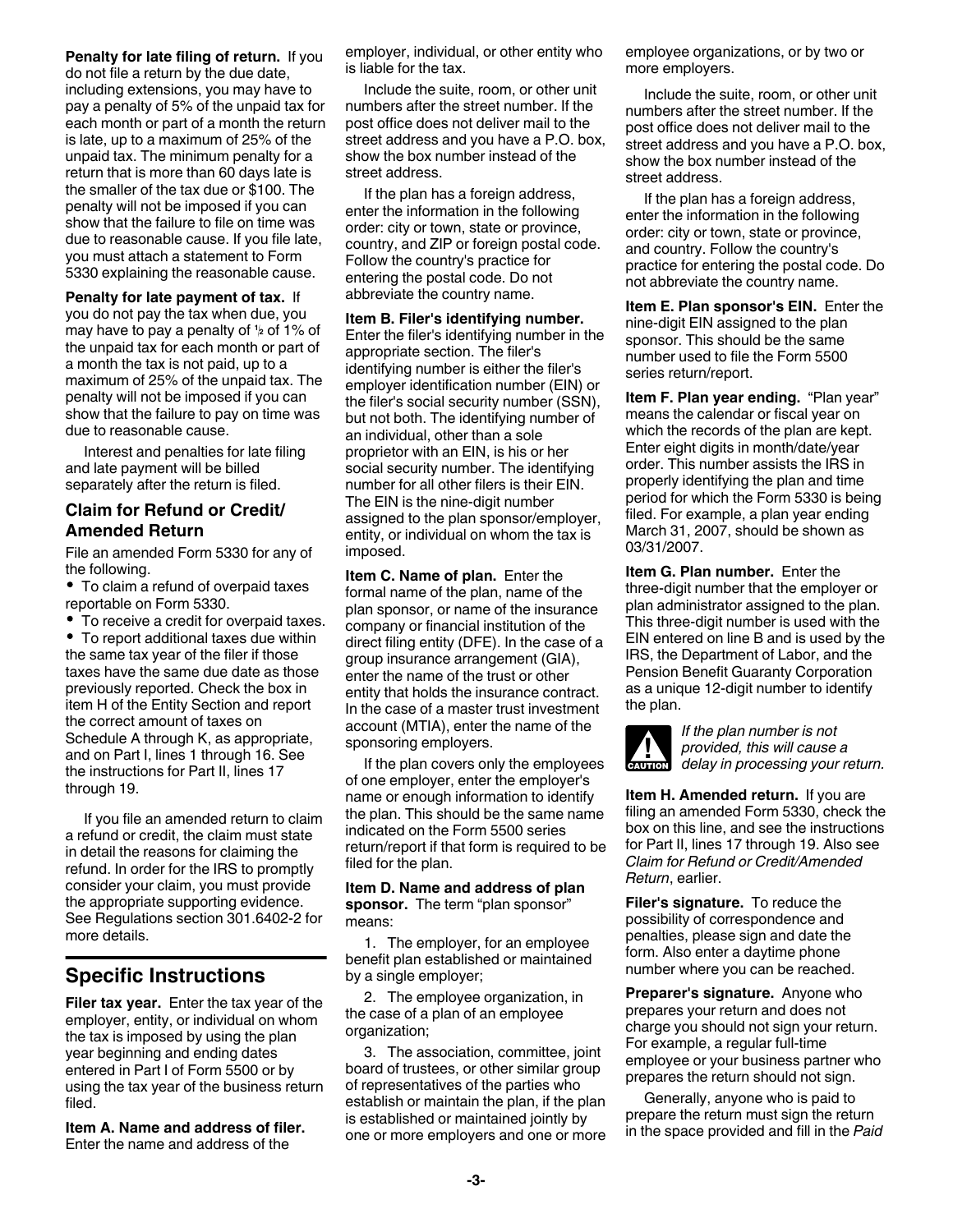<span id="page-3-0"></span>*Preparer's Use Only* area. See section 7701(a)(36)(B) for exceptions.

In addition to signing and completing the required information, the paid preparer must give a copy of the completed return to the taxpayer.

**Note.** A paid preparer may sign original or amended returns by rubber stamp, mechanical device, or computer software program.

# **Part I. Taxes**

**Line 4.** Enter the total amount of the disqualified benefit under section 4976. Section 4976 imposes an excise tax on employers who maintain a funded welfare benefit plan that provides a disqualified benefit during any tax year. The tax is 100% of the disqualified benefit.

Generally, a *disqualified benefit* is any of the following.

Any post-retirement medical benefit or life insurance benefit provided for a key employee unless the benefit is provided from a separate account established for the key employee under section 419A(d).

Any post-retirement medical benefit or life insurance benefit unless the plan meets the nondiscrimination requirements of section 505(b) for those benefits.

Any portion of the fund that reverts to the benefit of the employer.

**Lines 5a and 5b.** Section 4978 imposes an excise tax on the sale or transfer of securities acquired in a sale or qualified gratuitous transfer to which section 1042 or section 664(g) applied, respectively, if the sale or transfer takes place within 3 years after the date of the acquisition of qualified securities, as defined in section 1042(c)(1) or a section 664(g) transfer.

The tax is 10% of the amount realized on the disposition of the qualified securities if an ESOP or eligible worker-owned cooperative, as defined in section 1042(c)(2), disposes of the qualified securities within the 3-year period described above, and either of the following applies:

• The total number of shares held by that plan or cooperative after the disposition is less than the total number of employer securities held immediately after the sale, or

• Except to the extent provided in regulations, the value of qualified securities held by the plan or cooperative after the disposition is less than 30% of the total value of all

employer securities as of the disposition (60% of the total value of all employer securities in the case of any qualified employer securities acquired in a qualified gratuitous transfer to which section 664(g) applied).

See section 4978(b)(2) for the limitation on the amount of tax.

The section 4978 tax must be paid by the employer or the eligible worker-owned cooperative that made the written statement described in section 1042(b)(3)(B) on dispositions that occurred during their tax year.

The section 4978 tax does not apply to a distribution of qualified securities or sale of such securities if any of the following occurs.

• The death of the employee.

• The retirement of the employee after the employee has reached age 59<sup>1</sup>/<sub>2</sub>.

• The disability of the employee (within the meaning of section 72(m)(7)).

• The separation of the employee from service for any period that results in a 1-year break in service, as defined in section 411(a)(6)(A).

For purposes of section 4978, an exchange of qualified securities in a reorganization described in section 368(a)(1) for stock of another corporation will not be treated as a disposition.

For section 4978 excise taxes, the amount entered in Part I, line 5a is the amount realized on the disposition of qualified securities, multiplied by 10%. Also check the appropriate box on line 5b.

**Line 6.** Section 4979A imposes a 50% excise tax on allocated amounts involved in any of the following.

1. A prohibited allocation of qualified securities by any ESOP or eligible worker-owned cooperative.

2. A prohibited allocation described in section 664(g)(5)(A). Section  $664(g)(5)(A)$  prohibits any portion of the assets of the ESOP attributable to securities acquired by the plan in a qualified gratuitous transfer to be allocated to the account of:

a. Any person related to the decedent within the meaning of section 267(b) or a member of the decedent's family within the meaning of section 2032A(e)(2), or

b. Any person who, at the time of the allocation or at any time during the 1-year period ending on the date of the acquisition of qualified employer securities by the plan, is a 5%

shareholder of the employer maintaining the plan.

3. The accrual or allocation of S corporation shares in an ESOP during a nonallocation year constituting a prohibited allocation under section 409(p).

4. A synthetic equity owned by a disqualified person in any nonallocation year.

the employee has reached age 59**<sup>1</sup>** *Prohibited allocations for ESOP or worker-owned cooperative.* For purposes of items (1) and (2) above, a "prohibited allocation of qualified securities by any ESOP or eligible worker-owned cooperative" is any allocation of qualified securities acquired in a nonrecognition-of-gain sale under section 1042, which violates section 409(n), and any benefit that accrues to any person in violation of section 409(n).

> Under section 409(n), an ESOP or worker-owned cooperative cannot allow any portion of assets attributable to employer securities acquired in a section 1042 sale to accrue or be allocated, directly or indirectly, to the taxpayer, or any person related to the taxpayer, involved in the transaction during the nonallocation period. For purposes of section 409(n), "relationship to the taxpayer" is defined under section 267(b).

The nonallocation period is the period beginning on the date the qualified securities are sold and ending on the later of:

10 years after the date of sale, or

The date on which the final payment is made if acquisition indebtedness was incurred at the time of sale.

The employer sponsoring the plan or the eligible worker-owned cooperative is responsible for paying the tax.

*Generally, the prohibited allocation rules for securities in*  **z** allocation rules for securities in an S corporation are effective *for plan years beginning after December 31, 2004; however, these rules are effective for plan years ending after March 14, 2001, if:*

*The ESOP was established after March 14, 2001; or*

*The ESOP was established on or before March 14, 2001, and the employer maintaining the plan was not an S corporation.*

*Prohibited allocations of securities in an S corporation.* For purposes of items (3) and (4), under *Line 6*, earlier, the excise tax on these transactions under section 4979A is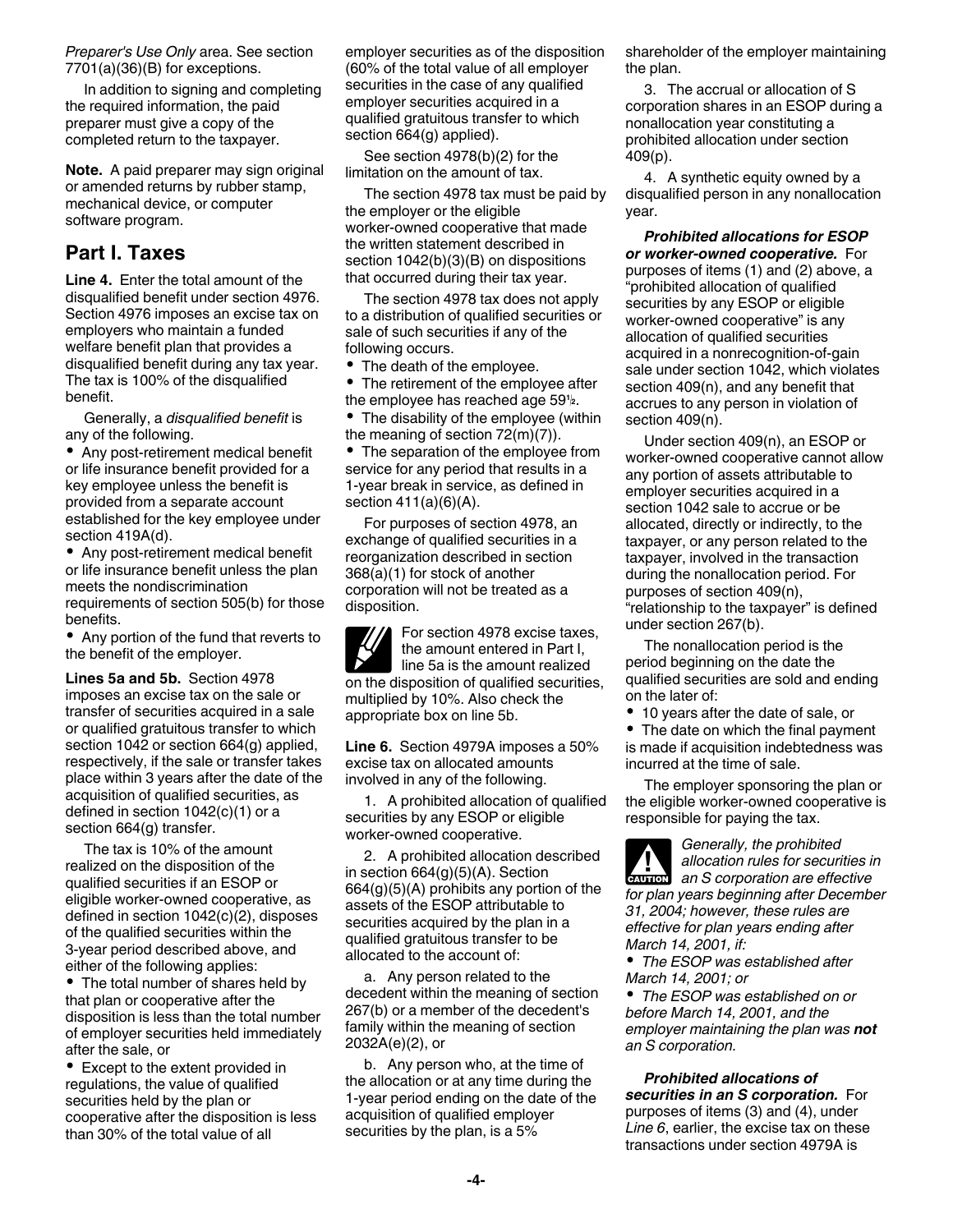<span id="page-4-0"></span>50% of the amount involved. The amount involved includes the following.

1. The value of any synthetic equity owned by a disqualified person in any nonallocation year. "Synthetic equity" means any stock option, warrant, restricted stock, deferred issuance stock right, or similar interest or right that gives the holder the right to acquire or receive stock of the S corporation in the future. Synthetic equity may also include a stock appreciation right, phantom stock unit, or similar right to a future cash payment based on the value of the stock or appreciation; and nonqualified deferred compensation as described in Regulations section 1.409(p)-1(f)(2)(iv). The value of a synthetic equity is the value of the shares on which the synthetic equity is based or the present value of the nonqualified deferred compensation.

2. The value of any S corporation shares in an ESOP accruing during a nonallocation year or allocated directly or indirectly under the ESOP or any other plan of the employer qualified under section 401(a) for the benefit of a disqualified person. For additional information, see Regulations section 1.409(p)-1(b)(2).

3. The total value of all deemed-owned shares of all disqualified persons.

For this purpose, a "nonallocation year" means a plan year where the ESOP, at any time during the year, holds employer securities in an S corporation, and disqualified persons own at least:

• 50% of the number of outstanding shares of the S corporation (including deemed-owned ESOP shares), or

• 50% of the aggregate number of outstanding shares of stock (including deemed-owned ESOP shares) and synthetic equity in the S corporation.

For purposes of determining a nonallocation year, the attribution rules of section 318(a) will apply; however, the option rule of section 318(a)(4) will not apply. Additionally, the attribution rules defining family member are modified to include the individual's:

• Spouse.

Ancestor or lineal descendant of the individual or the individual's spouse, and

A brother or sister of the individual or of the individual's spouse and any lineal descendant of the brother or sister.

A spouse of an individual legally separated from an individual under a decree of divorce or separate

maintenance is not treated as the individual's spouse.

An individual is a disqualified person if:

The total number of shares owned by the person and the members of the person's family, as defined in section 409(p)(4)(D), is at least 20% of the deemed-owned shares, as defined in section  $409(p)(4)(C)$ , in the S corporation; or

• The person owns at least 10% of the deemed-owned shares, as defined in section  $409(p)(4)(C)$ , in the S corporation.

*Under section 409(p)(7), the Secretary of the Treasury may,*  **Secretary of the Treasury manufacture of the Creasury manufacture** *through regulations or other guidance of general applicability, provide that a nonallocation year occurs in any case in which the principal purpose of the ownership structure of an S corporation constitutes an avoidance or evasion of section 409(p). See Regulations section 1.408(p)-1.*

For section 4979A excise taxes, the amount entered in Part I, line 6, is 50% of the amount involved in the prohibited allocations described in items (1) through (4), earlier, under *Line 6*.

**Line 10a.** Under section 4971(g)(2), each employer who contributes to a multiemployer plan and fails to comply with a funding improvement or rehabilitation plan will be liable for an excise tax for each failure to make a required contribution within the time frame under such plan. Enter the amount of each contribution the employer failed to make in a timely manner.

A "funding improvement plan" is a plan which consists of the actions, including options or a range of options to be proposed to the bargaining parties, formulated to provide, based on reasonably anticipated experience and reasonable actuarial assumptions, for the attainment of the following requirements by the plan during the funding improvement period.

1. The plan's funded percentage as of the close of the funding improvement period equals or exceeds a percentage equal to the sum of:

a. The percentage as of the beginning of the funding improvement period, plus

b. 33% of the difference between 100% and the percentage as of the beginning of the funding improvement period (or 20% of the difference if the plan is in seriously endangered status).

2. No accumulated funding deficiency for any plan year during the funding improvement period, taking into account any extension of amortization period under section 431(d).

A "rehabilitation plan" is a plan which consists of actions, including options or a range of options to be proposed to the bargaining parties, formulated to enable the plan to cease to be in critical status by the end of the rehabilitation period.

All or part of this excise tax may be waived under section 4971(g)(5).

**Line 16.** If a tax-exempt entity manager approves or otherwise causes the entity to be a party to a prohibited tax shelter transaction during the year and knows or has reason to know that the transaction is a prohibited tax shelter transaction, the entity manager must pay an excise tax under section 4965(b)(2).

For purposes of section 4965, plan entities are:

Qualified pension, profit-sharing, and stock bonus plans described in section 401(a);

Annuity plans described in section 403(a);

- Annuity contracts described in section 403(b);
- Qualified tuition programs described in section 529;
- Retirement plans maintained by a governmental employer described in section 457(b);

• Individual retirement accounts within the meaning of section 408(a);

• Individual retirement annuities within the meaning of section 408(b);

• Archer medical savings accounts (MSAs) within the meaning of section 220(d);

Coverdell education savings

accounts described in section 530; and • Health savings accounts within the meaning of section 223(d).

An *entity manager* is the person who approves or otherwise causes the entity to be a party to a prohibited tax shelter transaction.

The excise tax under section 4965(a)(2) is \$20,000 for each approval or other act causing the organization to be a party to a prohibited tax shelter transaction.

A "prohibited tax shelter transaction" is any listed transaction and any prohibited reportable transaction, as defined below.

1. A "listed transaction" is a reportable transaction that is the same as, or substantially similar to, a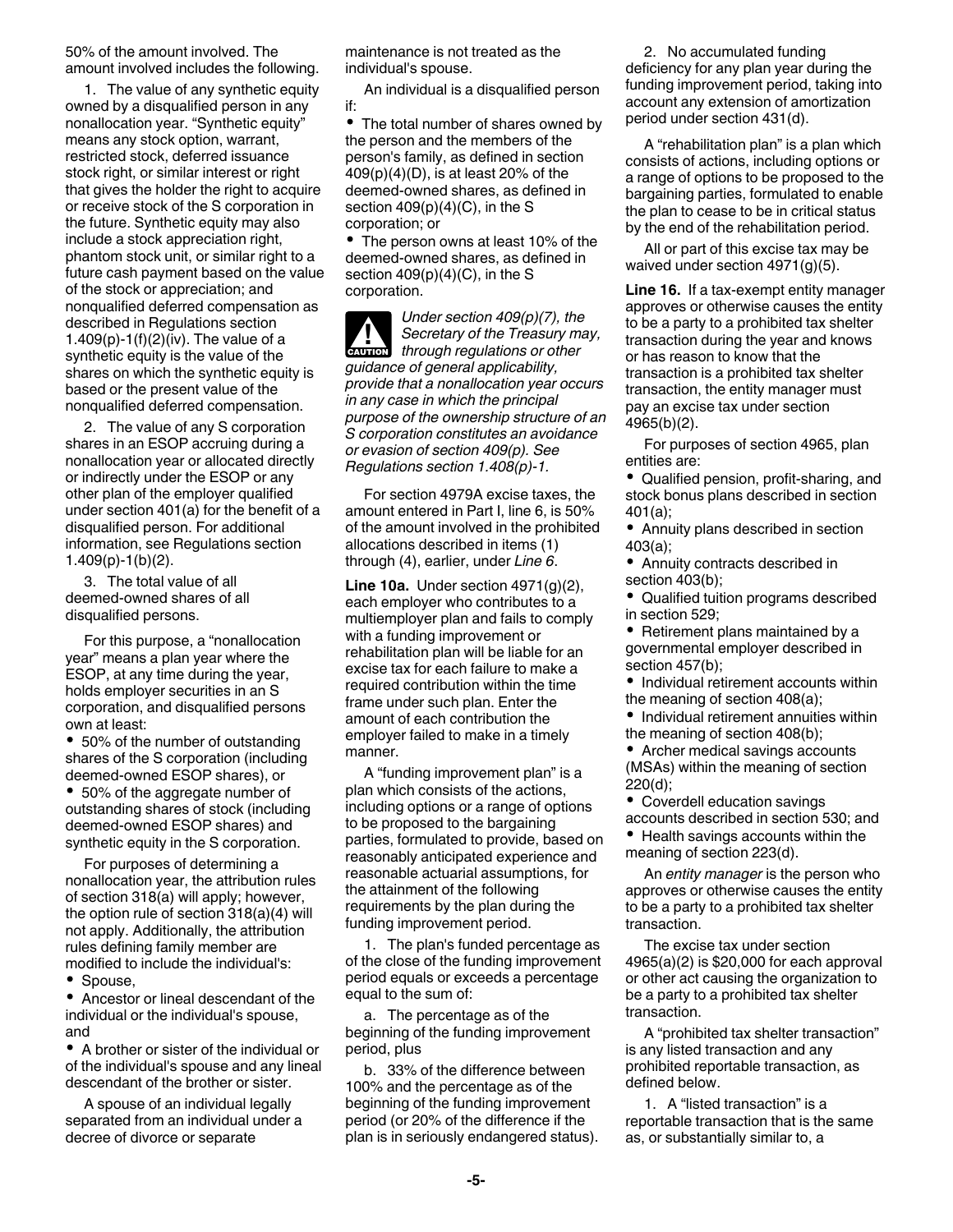<span id="page-5-0"></span>transaction specifically identified by the Secretary as a tax avoidance transaction for purposes of section 6011.

2. A "prohibited reportable transaction" is:

a. Any confidential transaction within the meaning of Regulations section 1.6011-4(b)(3), or

b. Any transaction with contractual protection within the meaning of Regulations section 1.6011-4(b)(4).

# **Part II. Tax Due**

If you are filing an amended Form 5330 and you paid taxes with your original return and those taxes have the same due date as those previously reported, check the box in item H and enter the tax reported on your original return in the entry space for line 18. If you file Form 5330 for a claim for refund or credit, show the amount of overreported tax in parentheses on line 19. Otherwise, show the amount of additional tax due on line 19 and include the payment with the amended Form 5330.

**Lines 17–19.** Make your check or money order payable to the "United States Treasury" for the full amount due. Attach the payment to your return. Write your name, identifying number, plan number, and "Form 5330, Section on your payment.

File at the address shown under *Where To File*, earlier.

# **Schedule A. Tax on Nondeductible Employer Contributions to Qualified Employer Plans (Section 4972)**

**Section 4972.** Section 4972 imposes an excise tax on employers who make nondeductible contributions to their qualified plans. The excise tax is equal to 10% of the nondeductible contributions in the plan as of the end of the employer's tax year.

A "qualified employer plan" for purposes of this section means any plan qualified under section 401(a), any annuity plan qualified under section 403(a), and any simplified employee pension plan qualified under section 408(k) or any simple retirement account under section 408(p). The term qualified plan does not include certain governmental plans and certain plans maintained by tax-exempt organizations.

For purposes of section 4972, "nondeductible contributions" for the employer's current tax year are the sum of:

1. The excess (if any) of the employer's contribution for the tax year less the amount allowable as a deduction under section 404 for that year, and

2. The total amount of the employer's contributions for each preceding tax year that was not allowable as a deduction under section 404 for such preceding year, reduced by the sum of:

a. The portion of that amount available for return under the applicable qualification rules and actually returned to the employer prior to the close of the current tax year, and

b. The portion of such amount that became deductible for a preceding tax year or for the current tax year.

Although pre-1987 nondeductible contributions are not subject to this excise tax, they are taken into account to determine the extent to which post-1986 contributions are deductible. See section 4972 and Pub. 560, Retirement Plans for Small Business, for details.

*Defined benefit plans exception.* For purposes of determining the amount of nondeductible contributions subject to the 10% excise tax, the employer may elect not to include any contributions to a defined benefit plan except, in the case of a multiemployer plan, to the extent those contributions exceed the full-funding limitation (as defined in section 431(c)(6)). This election applies to terminated and ongoing plans. An employer making this election cannot also benefit from the exceptions for terminating plans and for certain contributions to defined contribution plans under section 4972(c) (6). When determining the amount of nondeductible contributions, the deductible limits under section 404(a)(7) must be applied first to contributions to defined contribution plans and then to contributions to defined benefit plans.

*Defined contribution plans exception.* In determining the amount of nondeductible contributions subject to the 10% excise tax, do not include any of the following.

Employer contributions to one or more defined contribution plans which are nondeductible solely because of section 404(a)(7) that do not exceed the matching contributions described in section 401(m)(4)(A).

Contributions to a SIMPLE 401(k) or a SIMPLE IRA considered nondeductible because they are not made in connection with the employer's trade or business. However, this provision pertaining to SIMPLEs does not apply to contributions made on behalf of the employer or the employer's family.

For purposes of this exception, the combined plan deduction limits are first applied to contributions to the defined benefit plan and then to the defined contribution plan.

Restorative payments to a defined contribution plan are not considered nondeductible contributions if the payments are made to restore some or all of the plan's losses due to an action (or a failure to act) that creates a reasonable risk of liability for breach of fiduciary duty. Amounts paid in excess of the loss are not considered restorative payments.

For these purposes, multiemployer plans are not taken into consideration in applying the overall limit on deductions where there is a combination of defined benefit and defined contribution plans.

# **Schedule B. Tax on Excess Contributions to Section 403(b)(7)(A) Custodial Accounts (Section 4973(a)(3))**

Section 4973(a) imposes a 6% excise tax on excess contributions to section 403(b)(7)(A) custodial accounts at the close of the tax year. The tax is paid by the individual account holder.

**Line 1.** Enter total current year contributions, less any rollover contributions described in sections 403(b)(8) or 408(d)(3)(A).

**Line 2.** Enter the amount excludable under section 415(c) (limit on annual additions).



*To determine the amount excludable for a specific year, see Pub. 571, Tax-Sheltered Annuity Plans (403(b) Plans), for that year.*

The limit on annual additions under section 415(c)(1)(A) is subject to cost-of-living adjustments as described in section 415(d). The dollar limit for a calendar year, as adjusted annually, is published during the fourth quarter of the prior calendar year in the Internal Revenue Bulletin.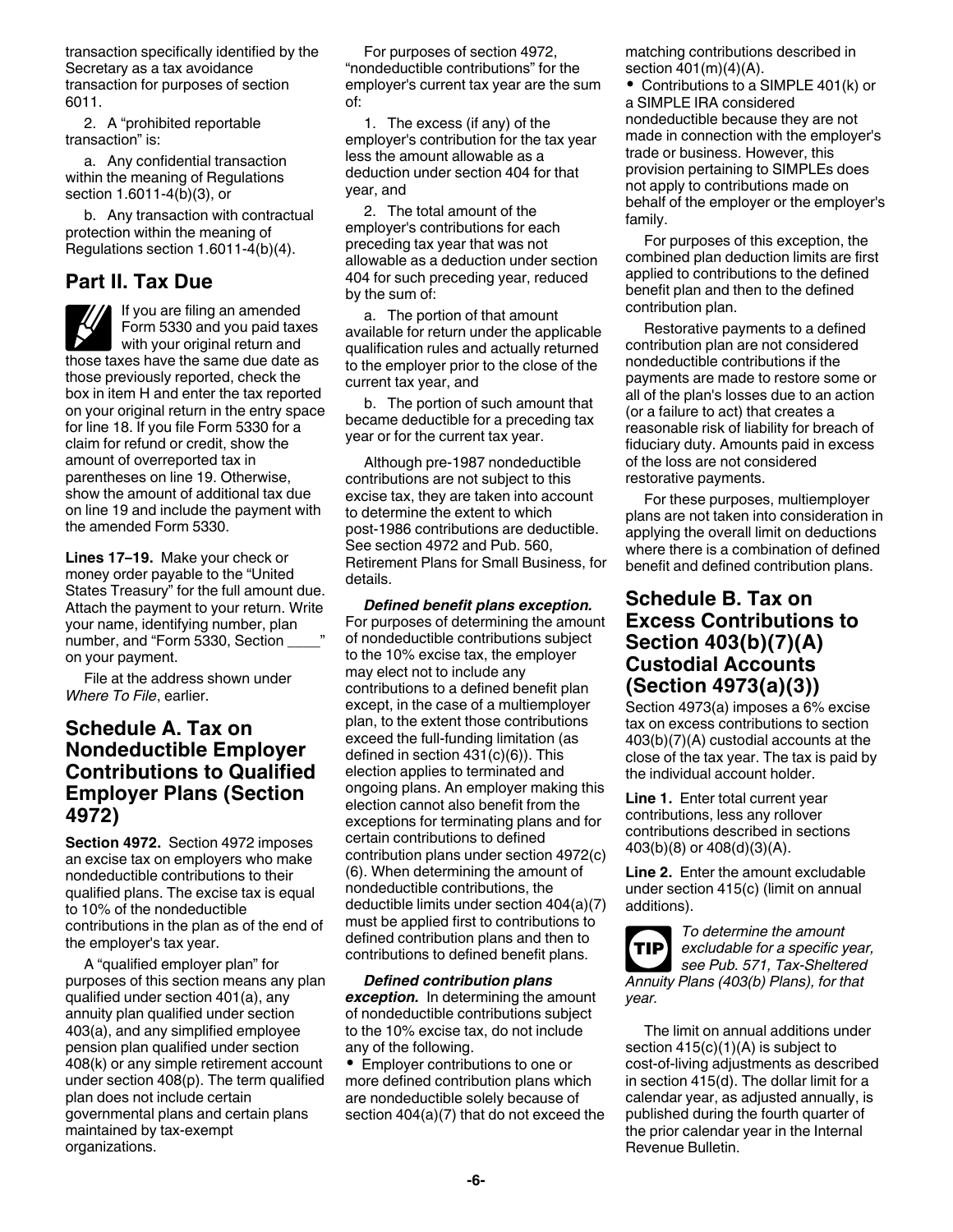# <span id="page-6-0"></span>**Schedule C. Tax on Prohibited Transactions (Section 4975)**

**Section 4975.** Section 4975 imposes an excise tax on a disqualified person who engages in a prohibited transaction with the plan.

*Plan.* For purposes of this section, the term "plan" means any of the following.

• A trust described in section 401(a) that forms part of a plan.

• A plan described in section 403(a) that is exempt from tax under section 501(a).

An individual retirement account described in section 408(a).

An individual retirement annuity described in section 408(b).

• An Archer MSA described in section 220(d).

• A Coverdell education savings

account described in section 530.

A Health Savings Account described in section 223(d).

A trust described in section 501(c)(22).

*If the IRS determined at any time that your plan was a plan as defined above, it will always remain subject to the excise tax on prohibited transactions under section 4975. This also applies to the tax on minimum funding deficiencies under section 4971.* **CAUTION !**

*Disqualified person.* A "disqualified person" is a person who is any of the following.

1. A fiduciary.

2. A person providing services to the plan.

3. An employer, any of whose employees are covered by the plan.

4. An employee organization, any of whose members are covered by the plan.

5. A direct or indirect owner of 50% or more of:

a. The combined voting power of all classes of stock entitled to vote, or the total value of shares of all classes of stock of a corporation;

b. The capital interest or the profits interest of a partnership; or

c. The beneficial interest of a trust or unincorporated enterprise in (a), (b), or (c), which is an employer or an employee organization described in (3) or (4) above. A limited liability company should be treated as a corporation or a

partnership, depending on how the organization is treated for federal tax purposes.

6. A member of the family of any individual described in (1), (2), (3), or (5). A "member of a family" is the spouse, ancestor, lineal descendant, and any spouse of a lineal descendant.

7. A corporation, partnership, or trust or estate of which (or in which) any direct or indirect owner holds 50% or more of the interest described in (5a), (5b), or (5c) of such entity. For this purpose, the beneficial interest of the trust or estate is owned, directly or indirectly, or held by persons described in (1) through (5).

8. An officer, director (or an individual having powers or responsibilities similar to those of officers or directors), a 10% or more shareholder or highly compensated employee (earning 10% or more of the yearly wages of an employer) of a person described in (3), (4), (5), or (7).

9. A 10% or more (in capital or profits) partner or joint venturer of a person described in (3), (4), (5), or (7).

10. Any disqualified person, as described in (1) through (9) above, who is a disqualified person with respect to any plan to which a section 501(c)(22) trust applies, that is permitted to make payments under section 4223 of the Employee Retirement Income Security Act (ERISA).

*Prohibited transaction.* A *prohibited transaction* is any direct or indirect:

1. Sale or exchange, or leasing of any property between a plan and a disqualified person; or a transfer of real or personal property by a disqualified person to a plan where the property is subject to a mortgage or similar lien placed on the property by the disqualified person within 10 years prior to the transfer, or the property transferred is subject to a mortgage or similar lien which the plan assumes;

2. Lending of money or other extension of credit between a plan and a disqualified person;

3. Furnishing of goods, services, or facilities between a plan and a disqualified person;

4. Transfer to, or use by or for the benefit of, a disqualified person of income or assets of a plan;

5. Act by a disqualified person who is a fiduciary whereby he or she deals with the income or assets of a plan in his or her own interest or account; or

6. Receipt of any consideration for his or her own personal account by any disqualified person who is a fiduciary from any party dealing with the plan connected with a transaction involving the income or assets of the plan.

*Exemptions.* See sections 4975(d), 4975(f)(6)(B)(ii), and 4975(f)(6)(B)(iii) for specific exemptions to prohibited transactions. Also see section 4975(c)(2) for certain other transactions or classes of transactions that may become exempt.

**Line 1.** Check the box that best characterizes the prohibited transaction for which an excise tax is being paid. A prohibited transaction is *discrete* unless it is of an ongoing nature. Transactions involving the use of money (loans, etc.) or other property (rent, etc.) are of an ongoing nature and will be treated as a new prohibited transaction on the first day of each succeeding tax year or part of a tax year that is within the taxable period.

**Line 2, Column (b).** List the date of all prohibited transactions that took place in connection with a particular plan during the current tax year. Also, list the date of all prohibited transactions that took place in prior years unless either the transaction was corrected in a prior tax year or the section 4975(a) tax was assessed in the prior tax year. A disqualified person who engages in a prohibited transaction must file a separate Form 5330 to report the excise tax due under section 4975 for each tax year.

**Line 2, Columns (d) and (e).** The "amount involved in a prohibited transaction" means the greater of the amount of money and the fair market value (FMV) of the other property given, or the amount of money and the FMV of the other property received. However, for services described in sections 4975(d)(2) and (10), the amount involved only applies to excess compensation. For purposes of section 4975(a), FMV must be determined as of the date on which the prohibited transaction occurs. If the use of money or other property is involved, the amount involved is the greater of the amount paid for the use or the FMV of the use for the period for which the money or other property is used. In addition, transactions involving the use of money or other property will be treated as giving rise to a prohibited transaction occurring on the date of the actual transaction, plus a new prohibited transaction on the first day of each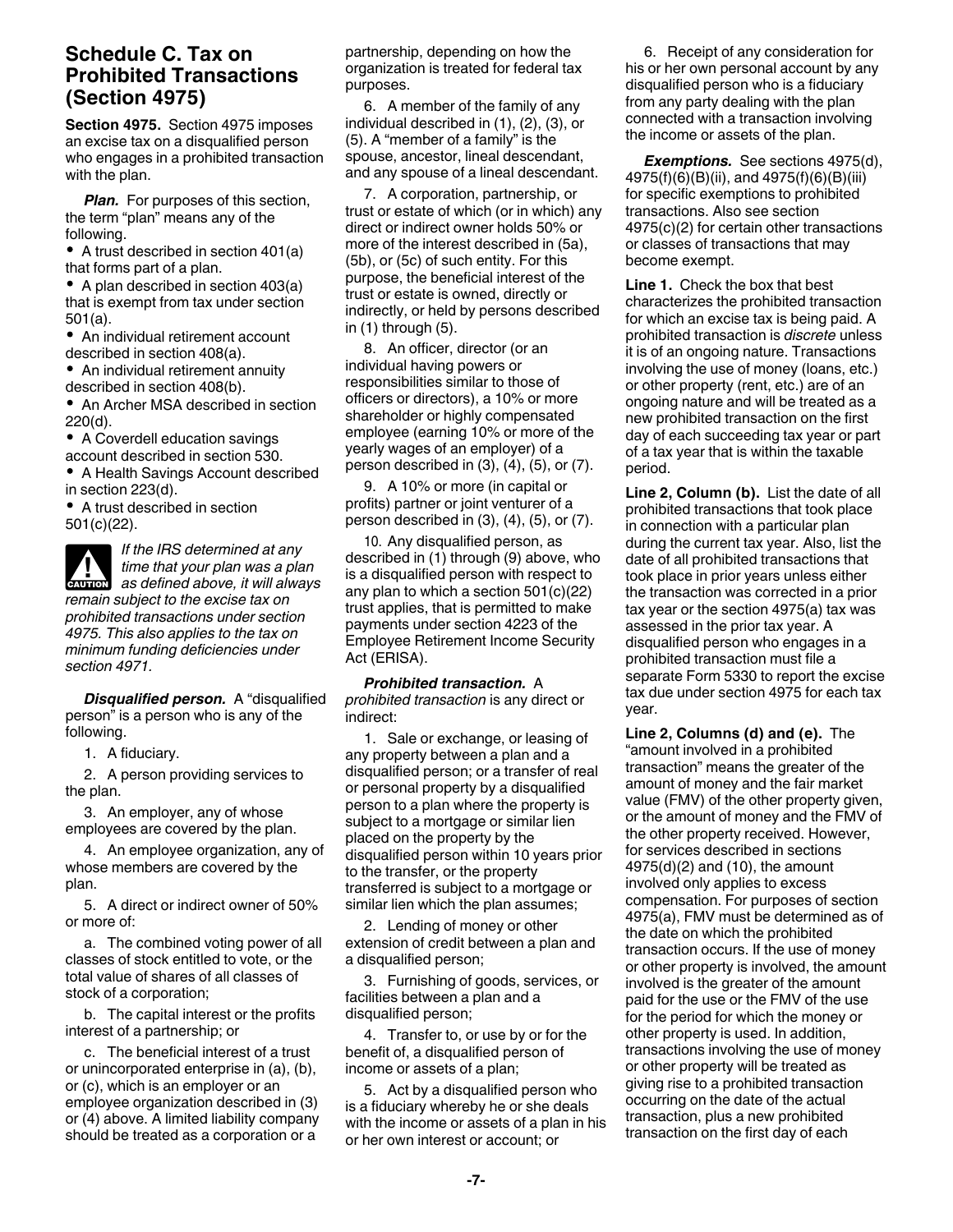#### **Figure 1. Example for the calendar 2006 plan year used when filing for the 2006 tax year**

**Schedule C. Tax on Prohibited Transactions (Section 4975)** (see instructions) **Reported by the last day of the 7th month after the end of the tax year of the employer (or other person who must file the return)**

| (a)<br>Transaction<br>number                                                                                                                                                                                                   | (b) Date of<br>transaction<br>(see<br>instructions) | (c) Description of prohibited transaction | (d) Amount involved in prohibited<br>transaction (see instructions) | (e) Initial tax on prohibited<br>transaction (multiply each<br>transaction in column (d) by the<br>appropriate rate (see<br>instructions)) |
|--------------------------------------------------------------------------------------------------------------------------------------------------------------------------------------------------------------------------------|-----------------------------------------------------|-------------------------------------------|---------------------------------------------------------------------|--------------------------------------------------------------------------------------------------------------------------------------------|
| (i)                                                                                                                                                                                                                            | 7-1-06                                              | Loan                                      | \$6,000                                                             | \$900                                                                                                                                      |
| (ii)                                                                                                                                                                                                                           |                                                     |                                           |                                                                     |                                                                                                                                            |
| (iii)                                                                                                                                                                                                                          |                                                     |                                           |                                                                     |                                                                                                                                            |
| 3 Add amounts in column (e). Enter here and on Part I, line 3a measures in the set of the set of the set of the set of the set of the 3a measures in the set of the set of the set of the 3a measures in the set of the set of |                                                     |                                           | \$900                                                               |                                                                                                                                            |

succeeding tax year or portion of a succeeding tax year which is within the taxable period. The "taxable period" for this purpose is the period of time beginning with the date of the prohibited transaction and ending with the earliest of:

1. The date the correction is completed,

2. The date of the mailing of a notice of deficiency, or

3. The date on which the tax under section 4975(a) is assessed.

See the instructions for Schedule C, under *Additional tax for failure to correct the prohibited transaction (section 4975(b))*, for the definition of "correction."

*Temporary Regulations section 141.4975-13 states that, until final regulations are written under section 4975(f), the definitions of*  amount involved *and* correction *found in Regulations section 53.4941(e)-1 will apply.*

*Failure to transmit participant contributions.* For purposes of calculating the excise tax on a prohibited transaction where there is a failure to transmit participant contributions (elective deferrals) or amounts that would have otherwise been payable to the participant in cash, the amount involved is based on interest on those elective deferrals. See Rev. Rul. 2006-38.

*Column (e).* The initial tax on a prohibited transaction is 15% of the amount involved in each prohibited transaction for each year or part of a year in the taxable period. Multiply the amount in column (d) by 15%.

*Example.* The example of a prohibited transaction below does not cover all types of prohibited transactions. For more examples, see Regulations section 53.4941(e)-1(b)(4).

A disqualified person borrows money from a plan in a prohibited transaction under section 4975. The FMV of the use of the money and the actual interest on the loan is \$1,000 per month (the actual interest is paid in this example). The loan was made on July 1, 2006 (date of transaction) and repaid on December 31, 2007 (date of correction). The disqualified person's tax year is the calendar year. On July 31, 2008, the disqualified person files a delinquent Form 5330 for the 2006 plan year (which in this case is the calendar year) and a timely Form 5330 for the 2007 plan year (which in this case is the calendar year). No notice of deficiency with respect to the tax imposed by section 4975(a) has been mailed to the disqualified person and no assessment of such excise tax has been made by the IRS before the time the disqualified person filed the Forms 5330.

Each prohibited transaction has its own separate taxable period that begins on the date the prohibited transaction occurred or is deemed to occur and ends on the date of the correction. The taxable period that begins on the date the loan occurs runs from July 1, 2006 (date of loan) through December 31, 2007 (date of correction). When a loan is a prohibited transaction, the loan is treated as giving rise to a prohibited transaction on the date the transaction occurs, and an additional prohibited transaction on the first day of each succeeding tax year (or portion of a tax year) within the taxable period that begins on the date the loan occurs. Therefore, in this example, there are two prohibited transactions, the first occurring on July 1, 2006, and ending on December 31, 2006, and the second occurring on January 1, 2007, and ending on December 31, 2007.

Section 4975(a) imposes a 15% excise tax on the amount involved for each tax year or part thereof in the

taxable period of each prohibited transaction.

*The Form 5330 for the year ending December 31, 2006:* The amount involved to be reported on the Form 5330, Schedule C, line 2, column (d), for the 2006 plan year, is \$6,000 (6 months  $x$  \$1,000). The tax due is \$900 (\$6,000 x 15%). (See *Figure 1*.) (Any interest and penalties imposed for the delinquent filing of Form 5330 and the delinquent payment of the excise tax for 2006 will be billed separately to the disqualified person.)

*The Form 5330 for the year ending December 31, 2007:* The excise tax to be reported on the 2007 Form 5330 would include both the prohibited transaction of July 1, 2006, with an amount involved of \$6,000, resulting in a tax due of \$900 (\$6,000 x 15%), and the second prohibited transaction of January 1, 2007, with an amount involved of \$12,000 (12 months x \$1,000), resulting in a tax due of \$1,800 (\$12,000 x 15%). (See *Figure 2*.) The taxable period for the second prohibited transaction runs from January 1, 2007, through December 31, 2007 (date of correction). Because there are two prohibited transactions with taxable periods running during 2007, the section 4975(a) tax is due for the 2007 tax year for both prohibited transactions.

*When a loan from a qualified plan that is a prohibited transaction spans successive tax years, constituting multiple prohibited transactions, and during those years the first tier prohibited transaction excise tax rate changes, the first tier excise tax liability for each prohibited transaction is the sum of the products resulting from multiplying the amount involved for each year in the taxable period for that prohibited transaction by the excise tax rate in effect at the beginning of that taxable*  **TIP**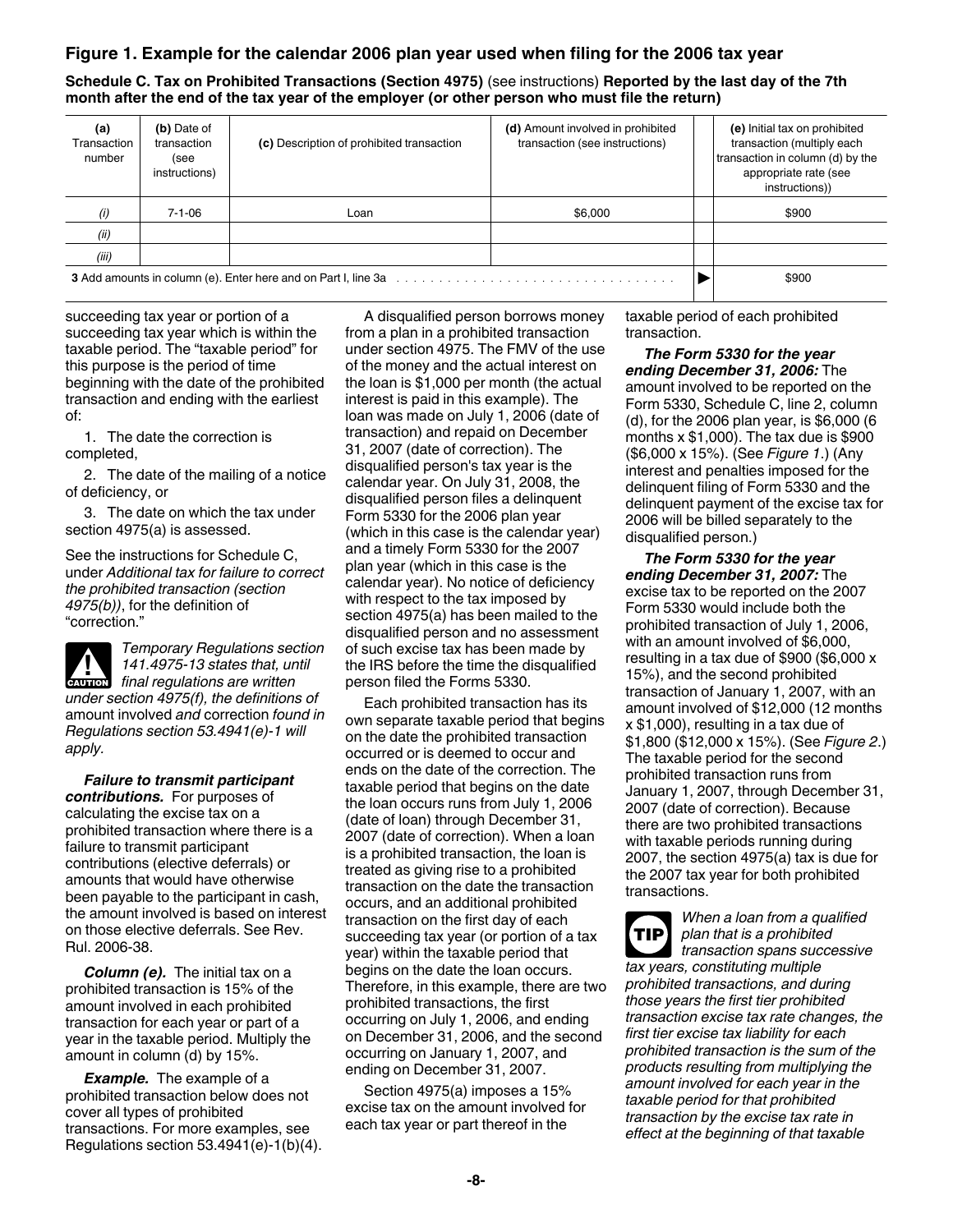# <span id="page-8-0"></span>**Figure 2. Example for the calendar 2007 plan year used when filing for the 2007 tax year**

**Schedule C. Tax on Prohibited Transactions (Section 4975)** (see instructions) **Reported by the last day of the 7th month after the end of the tax year of the employer (or other person who must file the return)**

| (a)<br>Transaction<br>number | (b) Date of<br>transaction<br>(see<br>instructions) | (c) Description of prohibited transaction                                                                    | (d) Amount involved in prohibited<br>transaction (see instructions) | (e) Initial tax on prohibited<br>transaction (multiply each<br>transaction in column (d) by the<br>appropriate rate (see<br>instructions)) |
|------------------------------|-----------------------------------------------------|--------------------------------------------------------------------------------------------------------------|---------------------------------------------------------------------|--------------------------------------------------------------------------------------------------------------------------------------------|
| (i)                          | $7 - 1 - 06$                                        | Loan                                                                                                         | \$6.000                                                             | \$900                                                                                                                                      |
| (ii)                         | $1 - 1 - 07$                                        | Loan                                                                                                         | \$12,000                                                            | \$1,800                                                                                                                                    |
| (iii)                        |                                                     |                                                                                                              |                                                                     |                                                                                                                                            |
|                              |                                                     | 3 Add amounts in column (e). Enter here and on Part I, line 3a manufacture of the context of the column (e). |                                                                     | \$2,700                                                                                                                                    |

*period. For more information, see Rev. Rul. 2002-43, 2002-32 I.R.B. 85 at [www.irs.gov/pub/irs-irbs/irb02-28.pdf](http://www.irs.gov/pub/irs-irbs/irb02-28.pdf). Unlike the previous example, the example in Rev. Rul. 2002-43 contains unpaid interest.*

*Additional tax for failure to correct the prohibited transaction (section 4975(b)).* To avoid liability for additional taxes and penalties, and in some cases further initial taxes, a correction must be made within the taxable period. The term "correction" is defined as undoing the prohibited transaction to the extent possible, but in any case placing the plan in a financial position not worse than that in which it would be if the disqualified person were acting under the highest fiduciary standards.

If the prohibited transaction is not corrected within the taxable period, an additional tax equal to 100% of the amount involved will be imposed under section 4975(b). Any disqualified person who participated in the prohibited transaction (other than a fiduciary acting only as such) must pay this tax imposed by section 4975(b). Report the additional tax in Part I, Section A, line 3b.

**Line 4.** Check "No" if there has not been a correction of all of the prohibited transactions by the end of the tax year for which this Form 5330 is being filed. Attach a statement indicating when the correction has been or will be made.

**Line 5.** If more than one disqualified person participated in the same prohibited transaction, list on this schedule the name, address, and SSN or EIN of each disqualified person, other than the disqualified person who files this return.

For all transactions complete columns (a), (b), and (c). If the transaction has been corrected, complete columns (a) through (e). If additional space is needed, you may attach a statement fully explaining the correction and identifying persons involved in the prohibited transaction.

**Prohibited transactions and investment advice.** The prohibited transaction rules of section 4975(c) will not apply to any transaction in connection with investment advice, if the investment advice provided by a fiduciary adviser is provided under an eligible investment advice arrangement.

For this purpose an "eligible investment advice arrangement" is an arrangement which either:

• Provides that any fees, including any commission or other compensation, received by the fiduciary adviser for investment advice or with respect to the sale, holding, or acquisition of any security or other property for the investment of plan assets do not vary depending on the basis of any investment option selected; or

Uses a computer model under an investment advice program, described in section 4975(f)(8)(C), in connection with investment advice provided by a fiduciary adviser to a participant or beneficiary.

Additionally, the eligible investment advice arrangement must meet the provisions of section 4975(f)(8)(D), (E), (F), (G), (H), and (I).

For purposes of the statutory exemption on investment advice, a "fiduciary adviser" is defined in section 4975(f)(8)(J).

*Correcting certain prohibited transactions.* Generally, if a disqualified person enters into a direct or indirect prohibited transaction, listed in (1) through (4) below, in connection with the acquisition, holding, or disposition of certain securities or commodities, and the transaction is corrected within the correction period, it will not be treated as a prohibited transaction and no tax will be assessed.

1. Sale or exchange, or leasing of any property between a plan and a disqualified person.

2. Lending of money or other extension of credit between a plan and a disqualified person.

3. Furnishing of goods, services, or facilities between a plan and a disqualified person.

4. Transfer to, or use by or for the benefit of, a disqualified person of income or assets of a plan.

However, if at the time the transaction was entered into, the disqualified person knew or had reason to know that the transaction was prohibited, the transaction would be subject to the tax on prohibited transactions.

For purposes of section 4975(d)(23) the term "correct" means to:

• Undo the transaction to the extent possible and in all cases to make good to the plan or affected account any losses resulting from the transaction, and

• Restore to the plan or affected account any profits made through the use of assets of the plan.

The "correction period" is the 14-day period beginning on the date on which the disqualified person discovers or reasonably should have discovered that the transaction constitutes a prohibited transaction.

# **Schedule D. Tax on Failure to Meet Minimum Funding Standards (Section 4971(a))**

In the case of a single-employer plan, section 4971(a) imposes a 10% tax on the aggregate unpaid minimum required contributions for all plan years remaining unpaid as of the end of any plan year. In the case of a multiemployer plan, section 4971(a)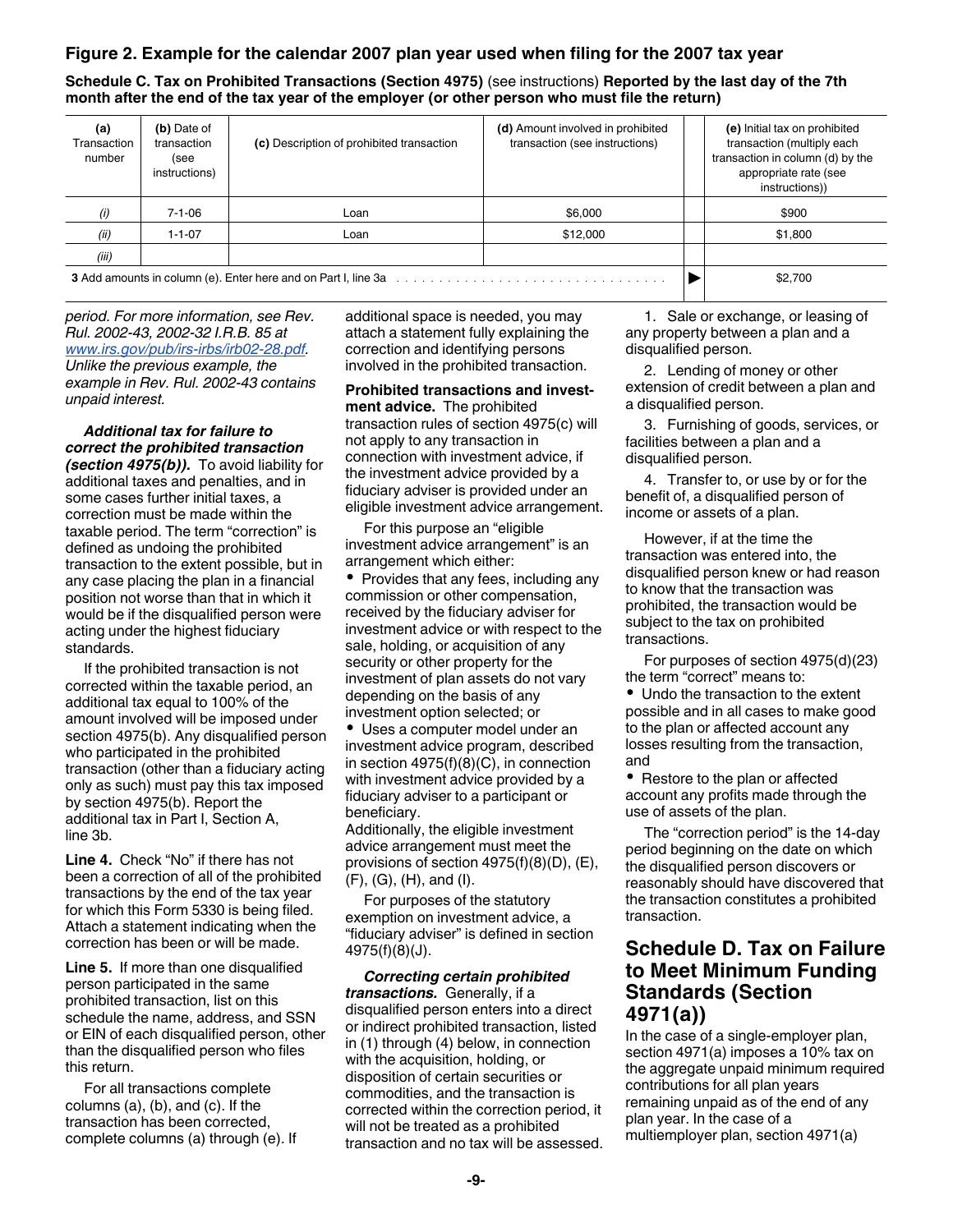<span id="page-9-0"></span>imposes a 5% tax on the amount of the accumulated funding deficiency determined as of the end of the plan year.

If a plan fails to meet the funding requirements under section 412, the employer and all controlled group members will be subject to excise taxes under section 4971(a) and (b).

Except in the case of a multiemployer plan, all members of a controlled group are jointly and severally liable for this tax. A "controlled group" in this case means a controlled group of corporations under section 414(b), a group of trades or businesses under common control under section 414(c), an affiliated service group under section 414(m), and any other group treated as a single employer under section 414(o).



*If the IRS determined at any time that your plan was a plan*  **deventory** time that your plan was a plan<br>
as defined on Schedule C, it *will always remain subject to the excise tax on failure to meet minimum funding standards.*

**Line 1.** Enter the amount (if any) of the aggregate unpaid minimum required contributions (or in the case of a multiemployer plan, an accumulated funding deficiency as defined in section 431(a) (or section 418B if a multiemployer plan in reorganization).

**Line 2.** Multiply line 1 by the applicable tax rate shown below and enter the result.

• 10% for plans other than multiemployer plans.

5% for all multiemployer plans.

*Additional tax for failure to correct.* For single-employer plans, when an initial tax is imposed under section 4971(a) on any unpaid minimum required contribution and the unpaid minimum required contribution remains unpaid as of the close of the taxable period, an additional tax of 100% of the amount that remains unpaid is imposed under section 4971(b).

For multiemployer plans, when an initial tax is imposed under section 4971(a)(2) on an accumulated funding deficiency and the accumulated funding deficiency is not corrected within the taxable period, an additional tax equal to 100% of the accumulated funding deficiency, to the extent not corrected, is imposed under section 4971(b).

For this purpose, the "taxable period" is the period beginning with the end of the plan year where there is an unpaid minimum required contribution or an

accumulated funding deficiency and ending on the earlier of:

• The date the notice of deficiency for the section 4971(a) excise tax is mailed, or

• The date the section 4971(a) excise tax is assessed.

Report the tax for failure to correct the unpaid minimum required contribution or the accumulated funding deficiency in Part I, Section B, line 8b.

#### **Special rule for certain single-employer defined benefit plans.**

Single-employer defined benefit plans to which section 430 does not yet apply (because of a delayed effective date under the Pension Protection Act of 2006) should follow the instructions for multiemployer plans.

# **Schedule E. Tax on Failure to Pay Liquidity Shortfall (Section 4971(f)(1))**

If your plan has a liquidity shortfall for which an excise tax under section 4971(f)(1) is imposed for any quarter of the plan year, complete lines 1 through 4.

**Line 1.** Enter the amount of the liquidity shortfall(s) for each quarter of the plan year.

**Line 2.** Enter the amount of any contributions made to the plan by the due date of the required quarterly installment(s) that partially corrected the liquidity shortfall(s) reported on line 1.

**Line 3.** Enter the net amount of the liquidity shortfall (subtract line 2 from line 1).

*Additional tax for failure to correct liquidity shortfall.* If the plan has a liquidity shortfall as of the close of any quarter and as of the close of the following 4 quarters, an additional tax will be imposed under section 4971(f)(2) equal to the amount on which tax was imposed by section 4971(f)(1) for such quarter. Report the additional tax in Part I, Section B, line 9b.

# **Schedule F. Tax on Multiemployer Plans in Endangered or Critical Status (Sections 4971(g)(3) & 4971(g)(4))**

For years beginning after 2007, section 4971(g) imposes an excise tax on employers who contribute to multiemployer plans for failure to comply with a funding improvement or rehabilitation plan, failure to meet

requirements for plans in endangered or critical status, or failure to adopt a rehabilitation plan. See the instructions for line 10a, earlier.

**Line 1.** Under section 4971(g)(3), a multiemployer plan that is in seriously endangered status when it fails to meet its applicable benchmarks by the end of the funding improvement period will be treated as having an accumulated funding deficiency for the last plan year in such period and each succeeding year until the funding benchmarks are met.

Similarly, a plan that is in critical status and either fails to meet the requirements of section 432 by the end of the rehabilitation period, or has received certification under section 432(b)(3)(A)(ii) for 3 consecutive plan years that the plan is not making the scheduled progress in meeting its requirements under the rehabilitation plan, will be treated as having an accumulated funding deficiency for the last plan year in such period and each succeeding plan year until the funding requirements are met.

In both cases, the accumulated funding deficiency is an amount equal to the greater of the amount of the contributions necessary to meet the benchmarks or requirements, or the amount of the accumulated funding deficiency without regard to this rule. The existence of an accumulated funding deficiency triggers the initial 5% excise tax under section 4971(a).

A plan is in "endangered status" if either of the following occurs.

The plan's actuary timely certifies that the plan is not in critical status for that plan year and at the beginning of that plan year the plan's funded percentage for the plan year is less than 80%.

• The plan has an accumulated funding deficiency for the plan year or is projected to have such an accumulated funding deficiency for any of the 6 succeeding plan years, taking into account any extension of amortization periods under section 431(d).

A plan is in "critical status" if it is determined by the multiemployer plan's actuary that one of the four formulas in section 432(b)(2) is met for the applicable plan year.

All or part of this excise tax may be waived due to reasonable cause.

**Line 2.** Under section 4971(g)(4), the plan sponsor of a multiemployer plan in critical status, as defined above, will be liable for an excise tax for failure to adopt a rehabilitation plan within the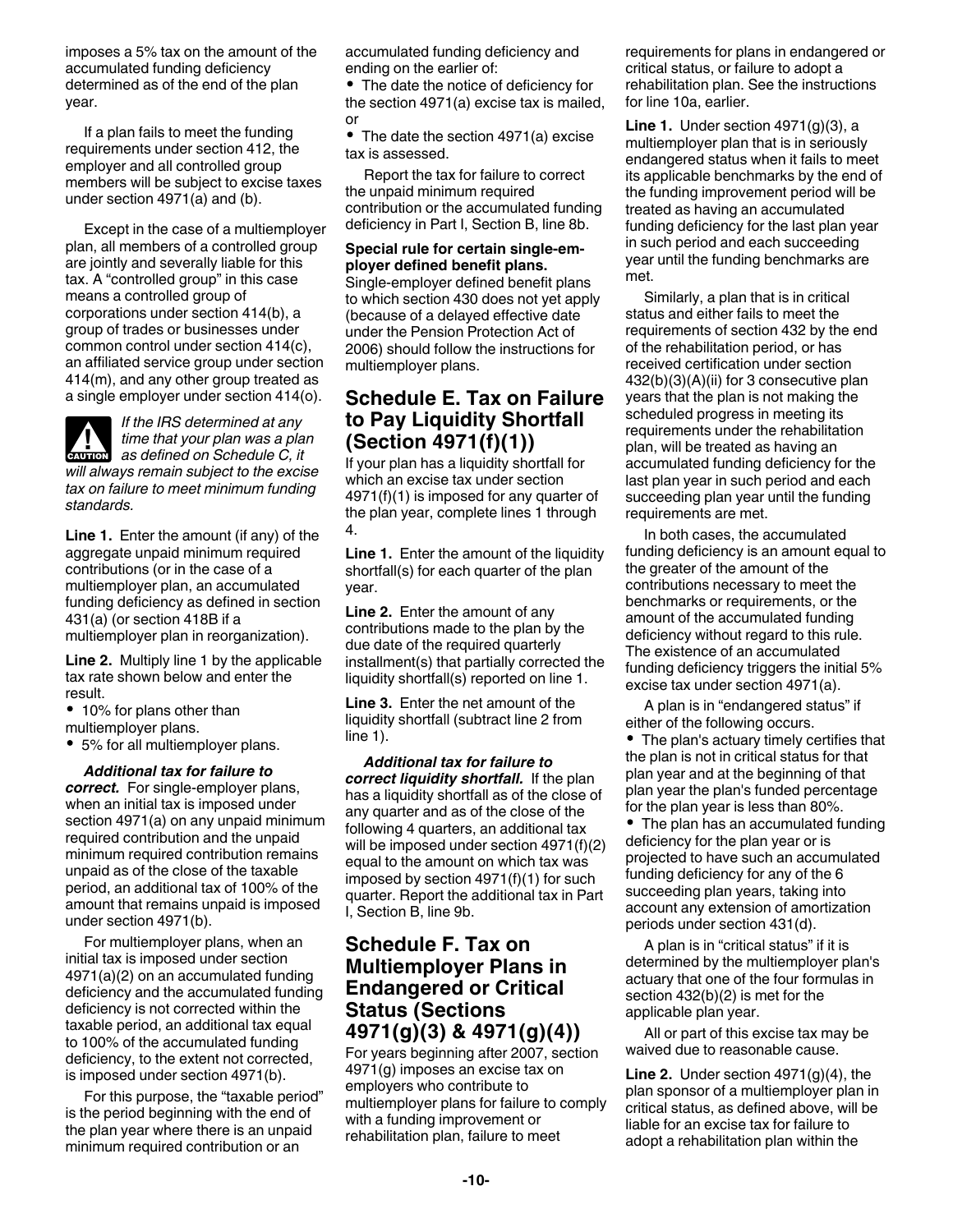<span id="page-10-0"></span>time prescribed under section 432. The tax is equal to the greater of:

• The amount of tax imposed under section 4971(a)(2); or

• An amount equal to \$1,100, multiplied by the number of days in the tax year which are included in the period that begins on the first day of the 240-day period that a multiemployer plan has to adopt a rehabilitation plan once it has entered critical status and that ends on the day that the rehabilitation plan is adopted.

Liability for this tax is imposed on each plan sponsor. This excise tax may not be waived.

# **Schedule G. Tax on Excess Fringe Benefits (Section 4977)**

If you made an election to be taxed under section 4977 to continue your nontaxable fringe benefit policy that was in existence on or after January 1, 1984, check "Yes" on line 1 and complete lines 2 through 4.

**Line 3.** Excess fringe benefits are calculated by subtracting 1% of the aggregate compensation paid by you to your employees during the calendar year that was includable in their gross income from the aggregate value of the nontaxable fringe benefits under sections 132(a)(1) and (2).

# **Schedule H. Tax on Excess Contributions To Certain Plans (Section 4979)**

Any employer who maintains a plan described in section 401(a), 403(a), 403(b), 408(k), or 501(c)(18) may be subject to an excise tax on excess aggregate contributions made on behalf of highly compensated employees. The employer may also be subject to an excise tax on excess contributions to a cash or deferred arrangement connected with the plan.

The tax is on the excess contributions and the excess aggregate contributions made to or on behalf of the highly compensated employees as defined in section 414(q).

A "highly compensated employee" generally is an employee who:

1. Was a 5-percent owner at any time during the year or the preceding year, or

2. For the preceding year had compensation from the employer in excess of a dollar amount for the year (\$105,000 for 2008) and, if the employer so elects, was in the top-paid group for the preceding year.

An employee is in the "top-paid group" for any year if the employee is in the group consisting of the top 20% of employees when ranked on the basis of compensation paid. An employee (who is not a 5% owner) who has compensation in excess of \$105,000 is not a highly compensated employee if the employer elects the top-paid group limitation and the employee is not a member of the top-paid group.

The excess contributions subject to the section 4979 excise tax are equal to the amount by which employer contributions actually paid over to the trust exceed the employer contributions that could have been made without violating the special nondiscrimination requirements of section 401(k)(3) or section 408(k)(6) in the instance of certain SEPs.

The excess aggregate contributions subject to the section 4979 excise tax are equal to the amount by which the aggregate matching contributions of the employer and the employee contributions (and any qualified nonelective contribution or elective contribution taken into account in computing the contribution percentage under section 401(m)) actually made on behalf of the highly compensated employees for each plan year exceed the maximum amount of contributions permitted in the contribution percentage computation under section 401(m)(2)(A).

However, there is no excise tax liability if the excess contributions or the excess aggregate contributions and any income earned on the contributions are distributed (or, if forfeitable, forfeited) to the participants for whom the excess contributions were made within 2**<sup>1</sup>** months after the end of the plan year.

# **Schedule I. Tax on Reversion of Qualified Plan Assets to an Employer (Section 4980)**

Section 4980 imposes an excise tax on an employer reversion of qualified plan assets to an employer. Generally, the tax is 20% of the amount of the employer reversion. The excise tax rate increases to 50% if the employer does not establish or maintain a qualified replacement plan following the plan termination or provide certain pro-rata benefit increases in connection with the plan termination. See section

#### 4980(d)(1)(A) or (B) for more information.

An "employer reversion" is the amount of cash and the FMV of property received, directly or indirectly, by an employer from a qualified plan. For exceptions to this definition, see section 4980(c)(2)(B) and section 4980(c)(3).

A "qualified plan" is:

• Any plan meeting the requirements of section 401(a) or 403(a), other than a plan maintained by an employer if that employer has at all times been exempt from federal income tax; or

A governmental plan within the meaning of section 414(d).

*Terminated defined benefit plan.* If a defined benefit plan is terminated, and an amount in excess of 25% of the maximum amount otherwise available for reversion is transferred from the terminating defined benefit plan to a defined contribution plan, the amount transferred is not treated as an employer reversion for purposes of section 4980. However, the amount the employer receives is subject to the 20% excise tax. For additional information, see Rev. Rul. 2003-85, 2003-32 I.R.B. 291 at *[www.irs.gov/irb/2003-32\\_IRB/](http://www.irs.gov/irb/2003-32_IRB/ar11.html) [ar11.html](http://www.irs.gov/irb/2003-32_IRB/ar11.html)*.

**Lines 1–4.** Enter the date of reversion on line 1. Enter the reversion amount on line 2a and the applicable excise tax rate on line 2b. If you use a tax percentage other than 50% on line 2b, explain on line 4 why you qualify to use a rate other than 50%.

# **2 Schedule J. Tax on Failure to Provide Notice of Significant Reduction in Future Accruals (Section 4980F)**

**Section 204(h) notice.** Section 4980F imposes an excise tax on an employer (or, in the case of a multiemployer plan, the plan) for failure to give section 204(h) notice of plan amendments that provide for a significant reduction in the rate of future benefit accrual or the elimination or significant reduction of an early retirement benefit or retirement-type subsidy. The tax is \$100 per day per each applicable individual and each employee organization representing participants who are applicable individuals for each day of the noncompliance period. This notice is called a "section 204(h) notice" because section 204(h) of ERISA has parallel notice requirements.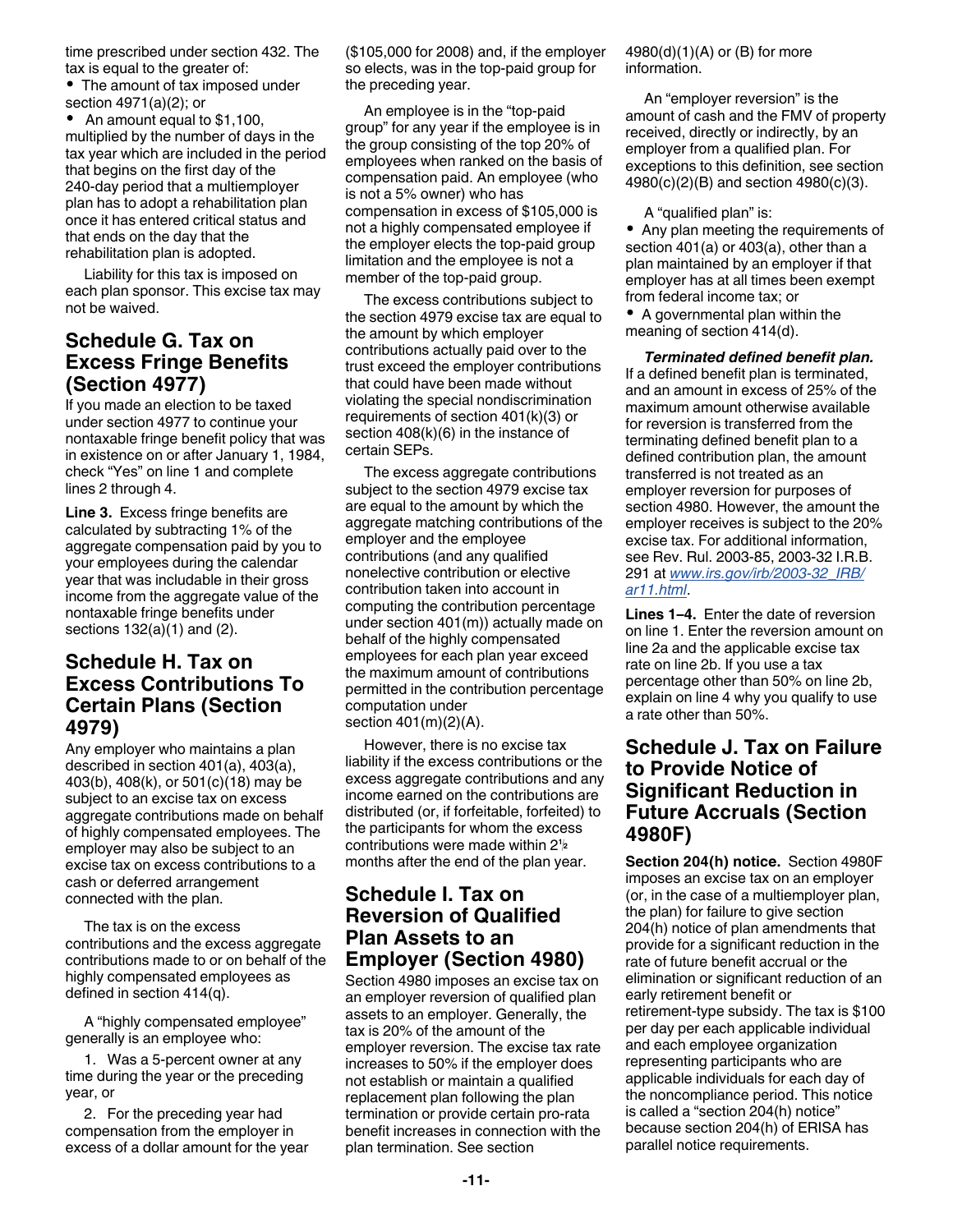<span id="page-11-0"></span>An "applicable individual" is a participant in the plan, or an alternate payee of a participant under a qualified domestic relations order, whose rate of future benefit accrual (or early retirement benefit or retirement-type subsidy) under the plan may reasonably be expected to be significantly reduced by a plan amendment. (For plan years beginning after December 31, 2007, the requirement to give 204(h) notice was extended to an employer who has an obligation to contribute to a multiemployer plan.)

Whether a participant, alternate payee, or an employer (as described in the above paragraph) is an applicable individual is determined on a typical business day that is reasonably approximate to the time the section 204(h) notice is provided (or on the latest date for providing section 204(h) notice, if earlier), based on all relevant facts and circumstances. For more information in determining whether an individual is a participant or alternate payee, see Regulations section 54.4980F-1, Q&A 10.

The "noncompliance period" is the period beginning on the date the failure first occurs and ending on the date the notice of failure is provided or the failure is corrected.

*Exceptions.* The section 4980F excise tax will not be imposed for a failure during any period in which the following occurs.

1. Any person subject to liability for the tax did not know that the failure existed and exercised reasonable diligence to meet the notice requirement. A person is considered to have exercised reasonable diligence but did not know the failure existed only if:

a. The responsible person exercised reasonable diligence in attempting to deliver section 204(h) notice to applicable individuals by the latest date permitted; or

b. At the latest date permitted for delivery of section 204(h) notice, the person reasonably believed that section 204(h) notice was actually delivered to each applicable individual by that date.

2. Any person subject to liability for the tax exercised reasonable diligence to meet the notice requirement and corrects the failure within 30 days after the employer (or other person responsible for the tax) knew, or exercising reasonable diligence would have known, that the failure existed.

Generally, section 204(h) notice must be provided at least 45 days before the effective date of the section 204(h) amendment. For exceptions to this rule, see Regulations section 54.4980F-1, Q&A 9.

If the person subject to liability for the excise tax exercised reasonable diligence to meet the notice requirement, the total excise tax imposed during a tax year of the employer will not exceed \$500,000. Furthermore, in the case of a failure due to reasonable cause and not to willful neglect, the Secretary of the Treasury is authorized to waive the excise tax to the extent that the payment of the tax would be excessive relative to the failure involved. See Rev. Proc. 2013-4, 2013-1 I.R.B. 123, as revised by subsequent documents, available at *[www.irs.gov/irb/2013-01\\_IRB/ar09.html](http://www.irs.gov/irb/2013-01_IRB/ar09.html)*, for procedures to follow in applying for a waiver of part or all of the excise tax due to reasonable cause.

**Line 4.** A *failure* occurs on any day that any applicable individual is not provided section 204(h) notice.

*Example.* There are 1,000 applicable individuals (AI). The plan administrator fails to give section 204(h) notice to 100 AIs for 60 days, and to 50 of those AIs for an additional 30 days. In this case there are 7,500 failures ((100 AI x 60 days) + (50 AI x 30 days) = 7,500).

# **Schedule K. Tax on Prohibited Tax Shelter Transactions (Section 4965)**

Section 4965 provides that an entity manager of a tax-exempt organization may be subject to an excise tax on prohibited tax shelter transactions under section 4965. In the case of a plan entity, an *entity manager* is any person who approves or otherwise causes the tax-exempt entity to be a party to a prohibited tax shelter transaction. The excise tax is \$20,000 and is assessed for each approval or other act causing the organization to be a party to the prohibited tax shelter transaction.

**Privacy Act and Paperwork Reduction Act Notice.** We ask for the information on this form to carry out the Internal Revenue laws of the United States. This form is required to be filed under sections 4965, 4971, 4972, 4973, 4975, 4976, 4977, 4978, 4979, 4979A, 4980, and 4980F of the Internal

Revenue Code. Section 6109 requires you to provide your identifying number. If you fail to provide this information in a timely manner, you may be liable for penalties and interest. Routine uses of this information include giving it to the Department of Justice for civil and criminal litigation, and cities, states, and the District of Columbia for use in administering their tax laws. We may also disclose this information to federal and state or local agencies to enforce federal nontax criminal laws and to combat terrorism.

You are not required to provide the information requested on a form that is subject to the Paperwork Reduction Act unless the form displays a valid OMB control number. Books or records relating to a form or its instructions must be retained as long as their contents may become material in the administration of any Internal Revenue law. Generally, tax returns and return information are confidential, as required by section 6103.

The time needed to complete and file this form will vary depending on individual circumstances. The estimated average time is:

| 15 hr., 45 min. |
|-----------------|
| 18 hr., 08 min. |
|                 |

If you have suggestions for making this form simpler, we would be happy to hear from you. You can send us comments from *[www.irs.gov/](http://www.irs.gov/formspubs)*

*[formspubs](http://www.irs.gov/formspubs)*. Click on "More Information" and then on "Comment on Tax Forms and Publications." Or you can also send your comments to the Internal Revenue Service, Tax Forms and Publications Division, 1111 Constitution Ave. NW, IR-6526, Washington, DC 20224. Do not send the tax form to this address. Instead, see *Where To File*, earlier.

Although we cannot respond individually to each comment received, we do appreciate your feedback and will consider your comments as we revise our tax forms and instructions.